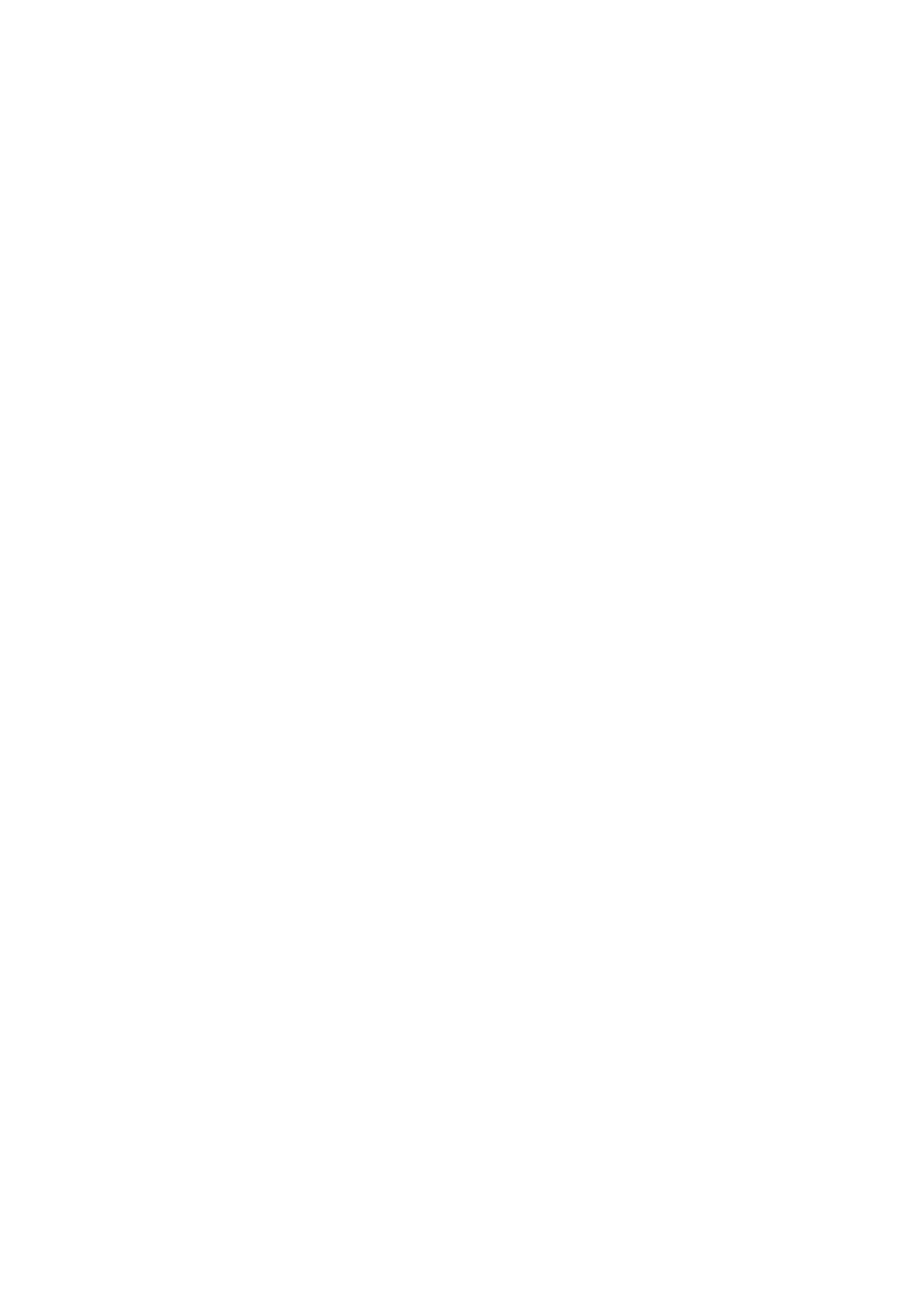## **NORTHERN TERRITORY OF AUSTRALIA**

## **TRAFFIC AND OTHER LEGISLATION AMENDMENT ACT 2015**

**Act No. [ ] of 2015** \_\_\_\_\_\_\_\_\_\_\_\_\_\_\_\_\_\_\_\_

\_\_\_\_\_\_\_\_\_\_\_\_\_\_\_\_\_\_\_\_

# **Table of provisions**

| Part 1                           | <b>Preliminary matters</b>                                                             |
|----------------------------------|----------------------------------------------------------------------------------------|
| 1<br>$\overline{2}$              |                                                                                        |
| Part 2                           | <b>Amendment of Motor Vehicles Act</b>                                                 |
| 3<br>4<br>5<br>6                 | Transitional matter for Traffic and Other<br>Part XI<br>Legislation Amendment Act 2015 |
|                                  | Offences – before and after commencement<br>141                                        |
| Part 3                           | <b>Amendment of Traffic Act</b>                                                        |
| 7<br>8<br>9<br>10                | 19A<br>Prohibited drug                                                                 |
| 11<br>12                         | 27A<br>Evidence of drug in body<br>27B<br>Saliva sampling                              |
| 13<br>14<br>15<br>16<br>17<br>18 |                                                                                        |
| 19<br>20<br>21                   | 29AAFA Offence of failing to submit to saliva test                                     |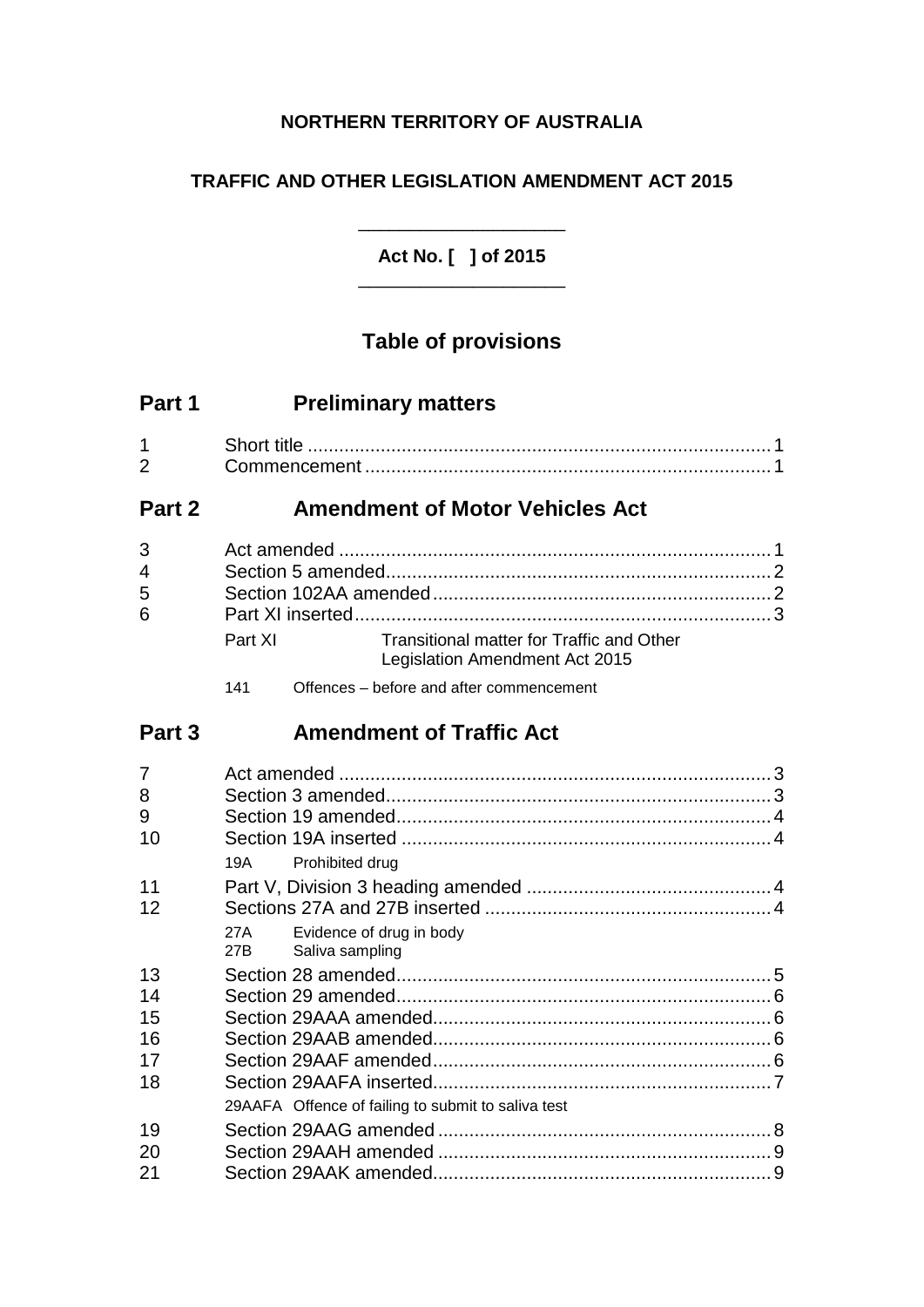| 22<br>23 |                                                             |  |
|----------|-------------------------------------------------------------|--|
|          | 29AALA Application for additional analysis of saliva sample |  |
| 24       |                                                             |  |
| 25       |                                                             |  |
| 26       |                                                             |  |
| 27       |                                                             |  |
| 28       |                                                             |  |

# **Part 4 Amendment of Traffic Regulations**

# **Part 5 Expiry of Act**

| $\sim$<br>Expir∨ of ∶ |  |
|-----------------------|--|
|-----------------------|--|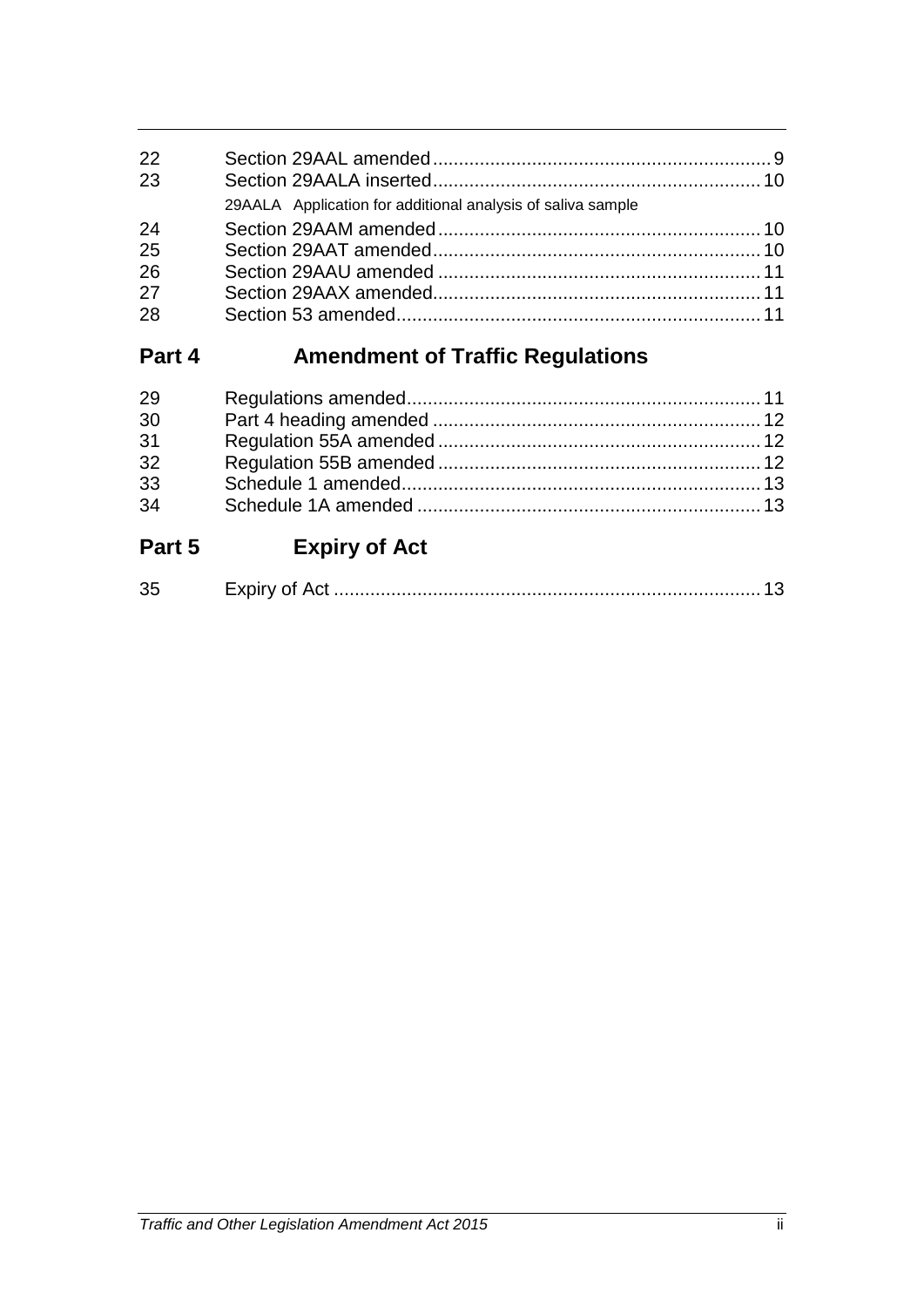

# **NORTHERN TERRITORY OF AUSTRALIA** \_\_\_\_\_\_\_\_\_\_\_\_\_\_\_\_\_\_\_\_

## **Act No. [ ] of 2015** \_\_\_\_\_\_\_\_\_\_\_\_\_\_\_\_\_\_\_\_

An Act to amend the *Traffic Act, Motor Vehicles Act* and *Traffic Regulations*

[*Assented to [ ] 2015*] [*Second reading [ ] 2015*]

**The Legislative Assembly of the Northern Territory enacts as follows:**

## **Part 1 Preliminary matters**

#### **1 Short title**

This Act may be cited as the *Traffic and Other Legislation Amendment Act 2015*.

#### **2 Commencement**

This Act commences on the day fixed by the Administrator by *Gazette* notice.

## **Part 2 Amendment of Motor Vehicles Act**

#### **3 Act amended**

This Part amends the *Motor Vehicles Act*.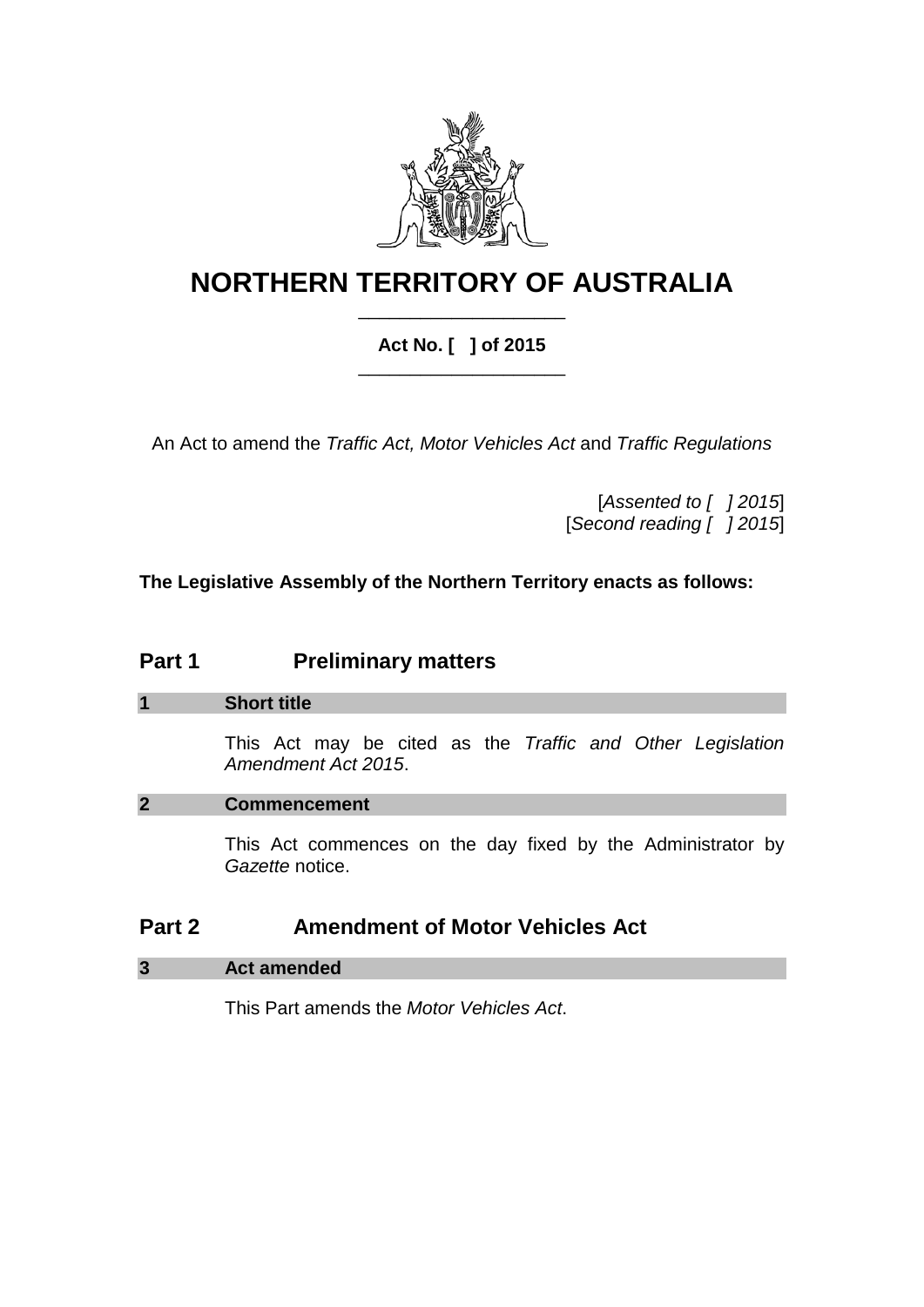#### **4 Section 5 amended**

Section 5(1), at the end

*insert*

*Note for subsection (1)*

*The Interpretation Act contains definitions and other provisions that may be relevant to this Act.*

#### **5 Section 102AA amended**

(1) Section 102AA(1), definition *approved course*

*omit*

after consuming alcohol:

*insert*

while affected by alcohol or a drug:

(2) Section 102AA(1), definition *approved treatment*

*omit*

all words after "intervention"

*insert*

course, the object of which is to promote responsible driver behaviour and raise awareness of the risks associated with driving while affected by alcohol or a drug:

- (a) approved by the Registrar; or
- (b) accredited by a person or body approved by the Registrar.
- (3) Section 102AA(7)(a)

*omit*

the consumption of alcohol,

*insert*

being affected by alcohol or a drug,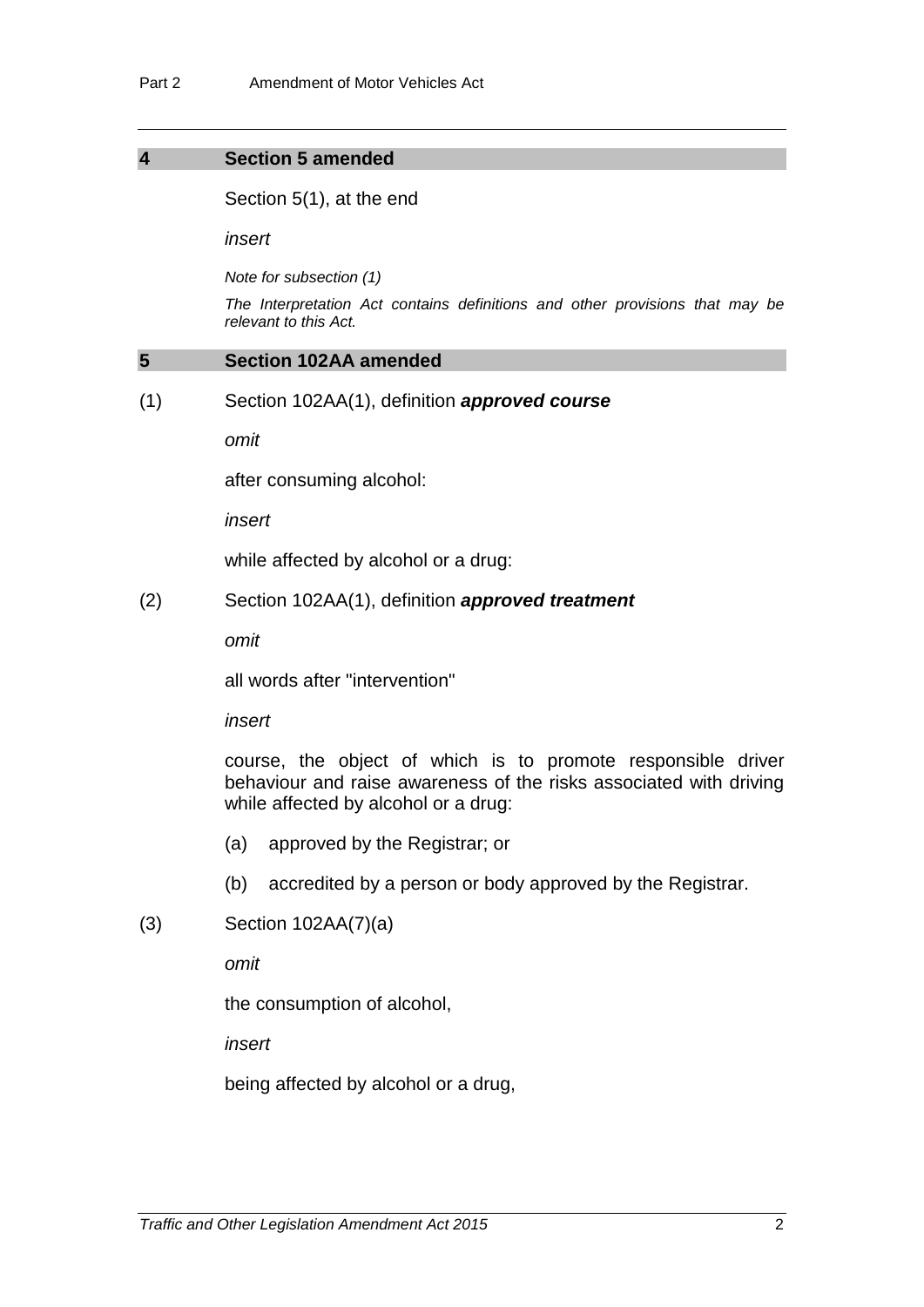#### **6 Part XI inserted**

After section 140

*insert*

## **Part XI Transitional matter for Traffic and Other Legislation Amendment Act 2015**

#### **141 Offences – before and after commencement**

- (1) Section 102AA(7)(a), as amended by the *Traffic and Other Legislation Amendment Act 2015*, applies only in relation to offences committed after the commencement of that Act (the *commencement*).
- (2) Section 102AA(7)(a), as in force before the commencement, continues to apply in relation to offences committed before the commencement.
- (3) For this section, if any of the conduct constituting an offence occurred before the commencement, the offence is taken to have been committed before the commencement.

#### **Part 3 Amendment of Traffic Act**

#### **7 Act amended**

This Part amends the *Traffic Act*.

#### **8 Section 3 amended**

(1) Section 3(1)

*insert (in alphabetical order)*

*prohibited drug*, for Part V, see section 19A.

*saliva test*, for Part V, see section 19(1).

(2) Section 3(1), at the end

*insert*

*Note for subsection (1)*

*The Interpretation Act contains definitions and other provisions that may be relevant to this Act.*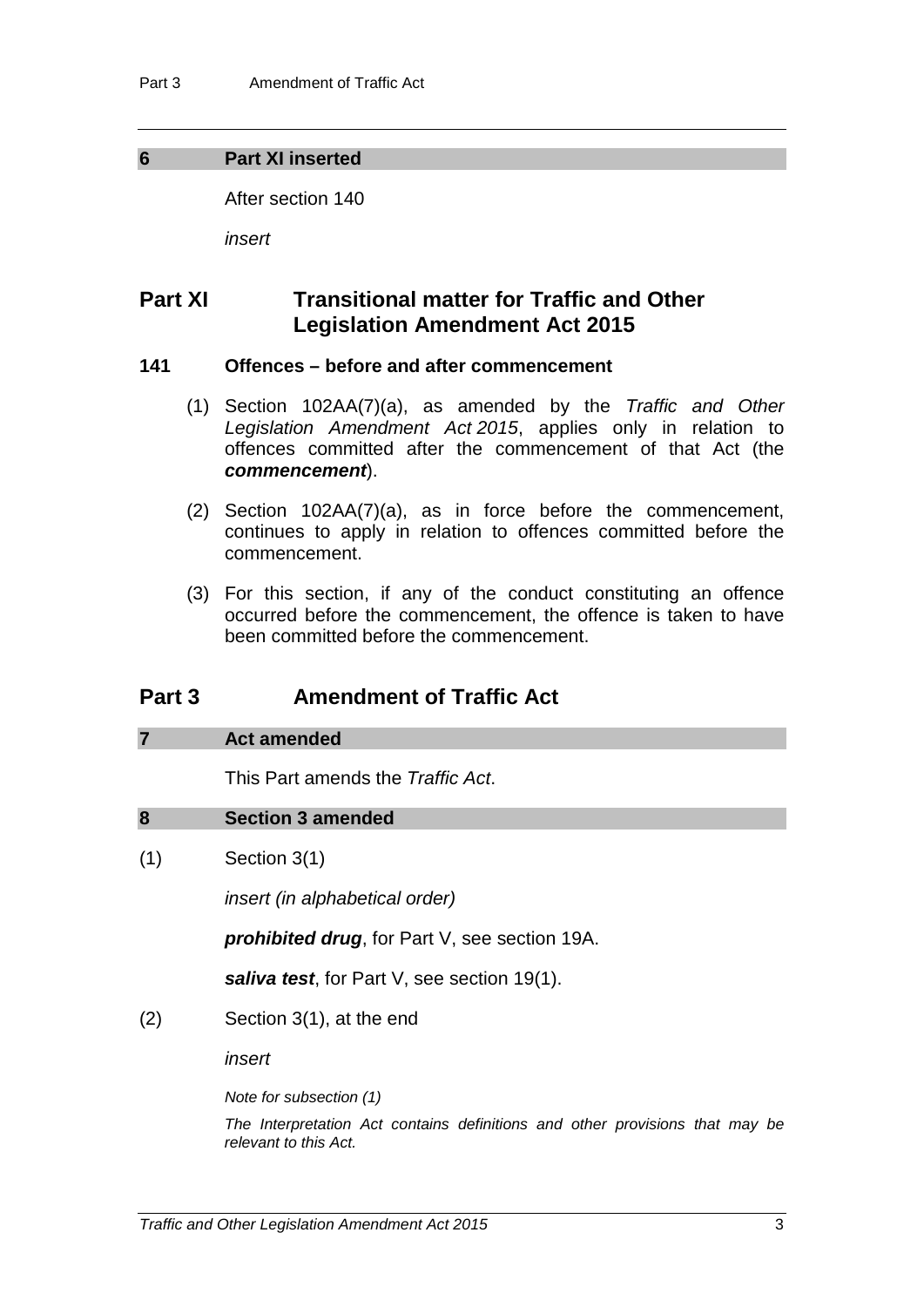#### **9 Section 19 amended**

Section 19(1)

*insert (in alphabetical order)*

*prohibited drug*, see section 19A.

*saliva test* means a test of a sample of a person's saliva to ascertain whether a prohibited drug may be present in the person's body.

#### **10 Section 19A inserted**

After section 19, in Part V, Division 1

*insert*

#### **19A Prohibited drug**

In this Part, a *prohibited drug* means a drug prescribed by the Regulations as either of the following:

- (a) drugs that are strictly prohibited for section 28(1) and to which the defence under section 29 does not apply;
- (b) drugs that are prohibited for section 28(1) but in relation to which the defence under section 29 may apply.

#### **11 Part V, Division 3 heading amended**

Part V, Division 3 heading

*omit*

**blood**

*insert*

**body**

#### **12 Sections 27A and 27B inserted**

After section 27

*insert*

#### **27A Evidence of drug in body**

It is evidence that a drug is in a person's body if the drug is detected by analysis of a sample of the person's saliva or blood.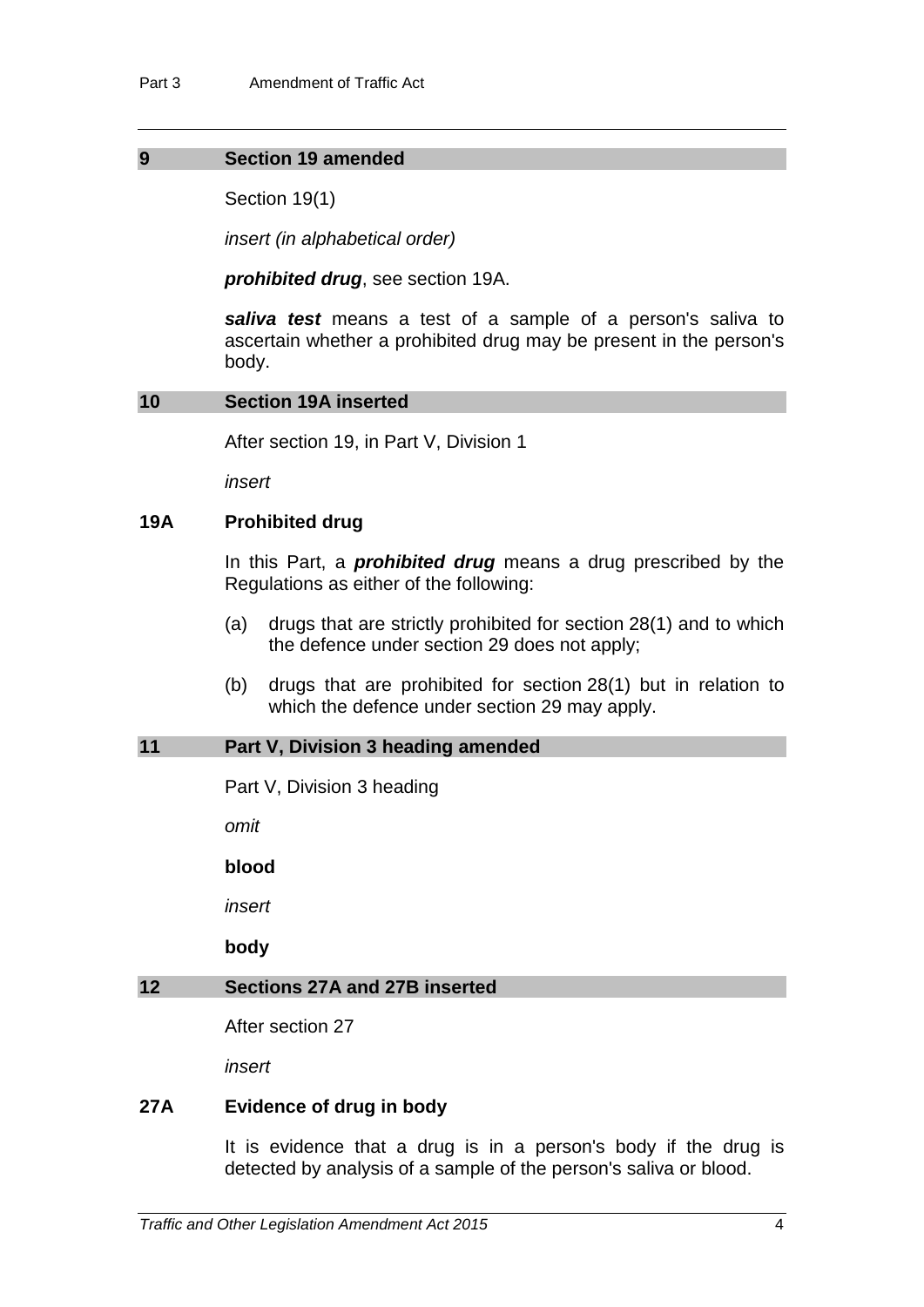#### **27B Saliva sampling**

- (1) The Commissioner may, by *Gazette* notice, approve a device that may be used to obtain a sample of a person's saliva for analysis by an authorised analyst for the giving of evidence in a court for an offence against this Act.
- (2) The Commissioner may, by *Gazette* notice, authorise a person to use a device approved under subsection (1) for this Act.
- (3) The Regulations may prescribe procedures for the proper use of a device approved under subsection (1).

# **13 Section 28 amended** (1) Section 28, heading *omit* **the blood** *insert* **body** (2) Section 28(1) *omit* blood *insert*  body (3) Section 28(2)(b) *omit* blood. *insert*  body; (c) failing to submit to a saliva test. (4) Section 28(6) *omit*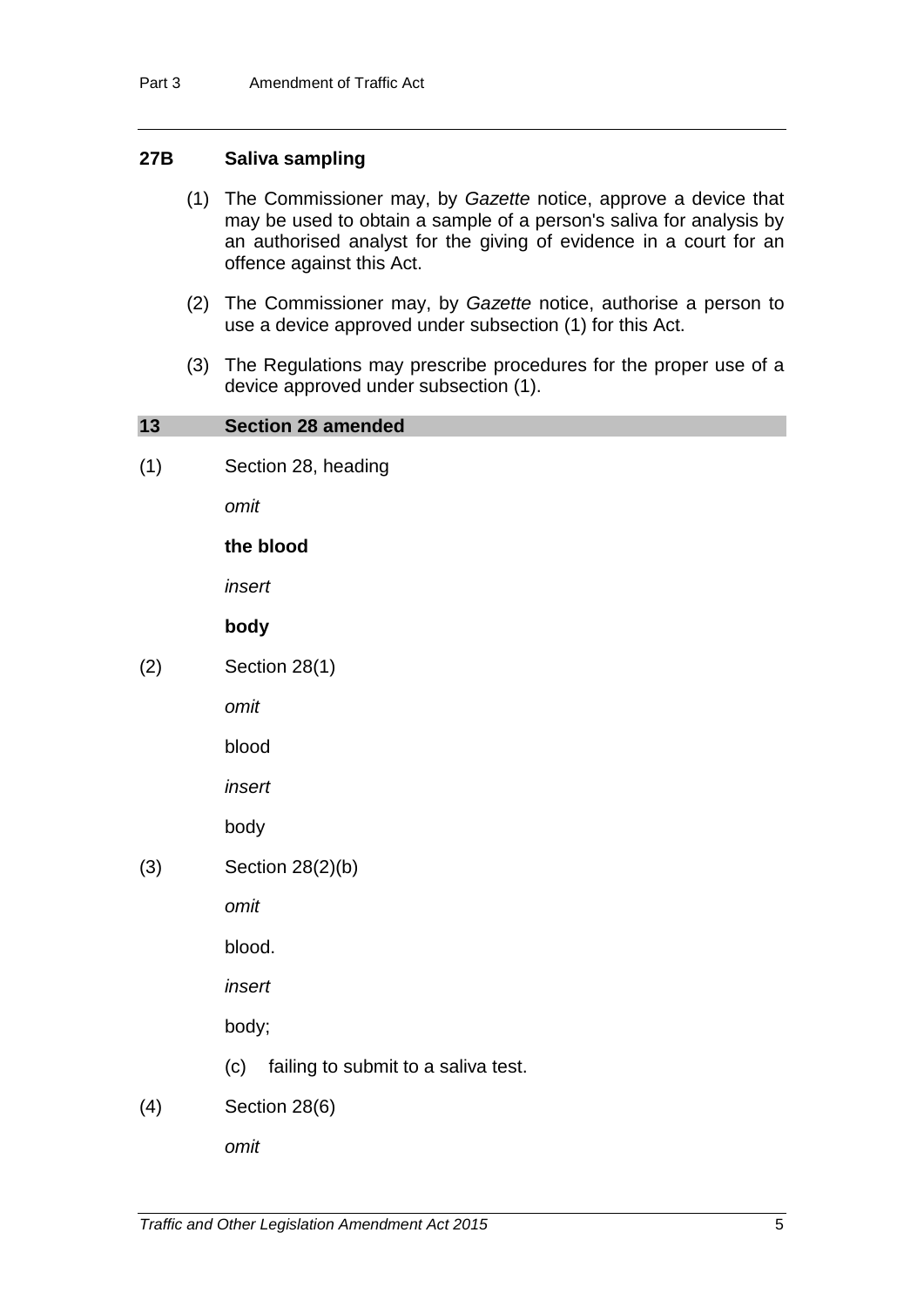#### **14 Section 29 amended**

Section 29(1)(a)

*omit, insert*

- (a) analysis of a blood sample or saliva sample taken under this Part:
	- (i) gives no indication of any drug mentioned in section 19A(a); but
	- (ii) does indicate the presence of a drug (or drugs) mentioned in section 19A(b); and

#### **15 Section 29AAA amended**

(1) After section 29AAA(2)(c)

*insert*

(ca) failing to submit to a saliva test;

(2) Section 29AAA(6)(a)

*omit*

blood;

*insert*

body;

#### **16 Section 29AAB amended**

Section 29AAB(1)(b)

*omit, insert*

(b) to require the driver to submit to a saliva test to determine whether there is a prohibited drug in the driver's body.

#### **17 Section 29AAF amended**

(1) Section 29AAF(1)

*omit*

test to determine if the person's blood may contain a prohibited drug: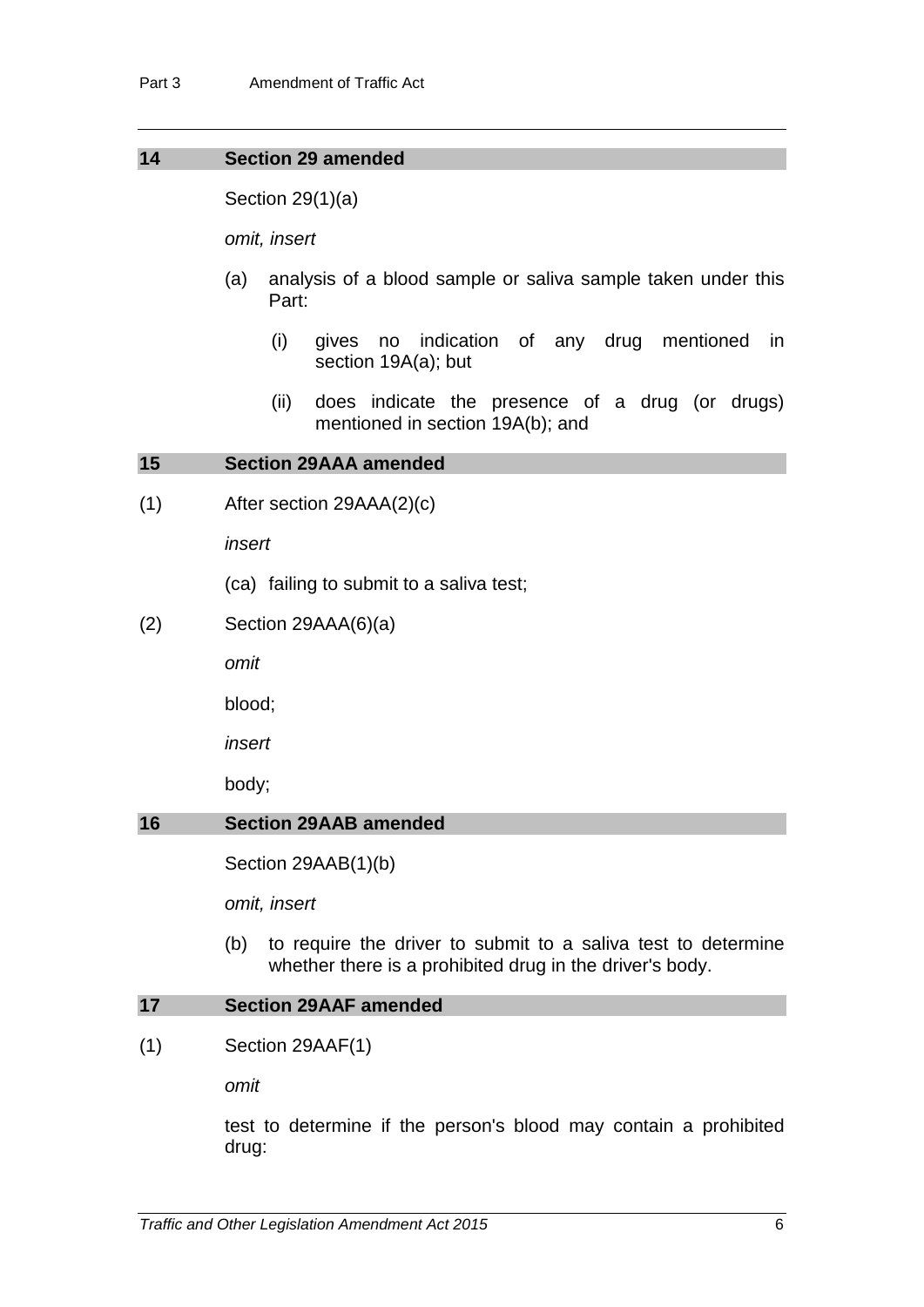#### *insert*

test, or more than one saliva test, for the purpose of analysis by an authorised analyst to determine whether there is a prohibited drug in the person's body:

(2) Section 29AAF(4)(a)

*omit*

test;

*insert*

test and any subsequent analysis;

(3) Section 29AAF(4)(b)

*omit*

blood

*insert*

body

(4) Section 29AAF(4), after "sample of blood"

*insert*

or saliva

#### **18 Section 29AAFA inserted**

After section 29AAF

*insert*

#### **29AAFA Offence of failing to submit to saliva test**

(1) A person who is required under section 29AAF to submit to a saliva test must not fail to provide a sample of saliva sufficient for the test, and any subsequent analysis, to be carried out.

| Maximum penalty: | For a first offence $-5$ penalty units or<br>imprisonment for 3 months.                      |
|------------------|----------------------------------------------------------------------------------------------|
|                  | For a second or subsequent offence $-$<br>7.5 penalty units or imprisonment for<br>6 months. |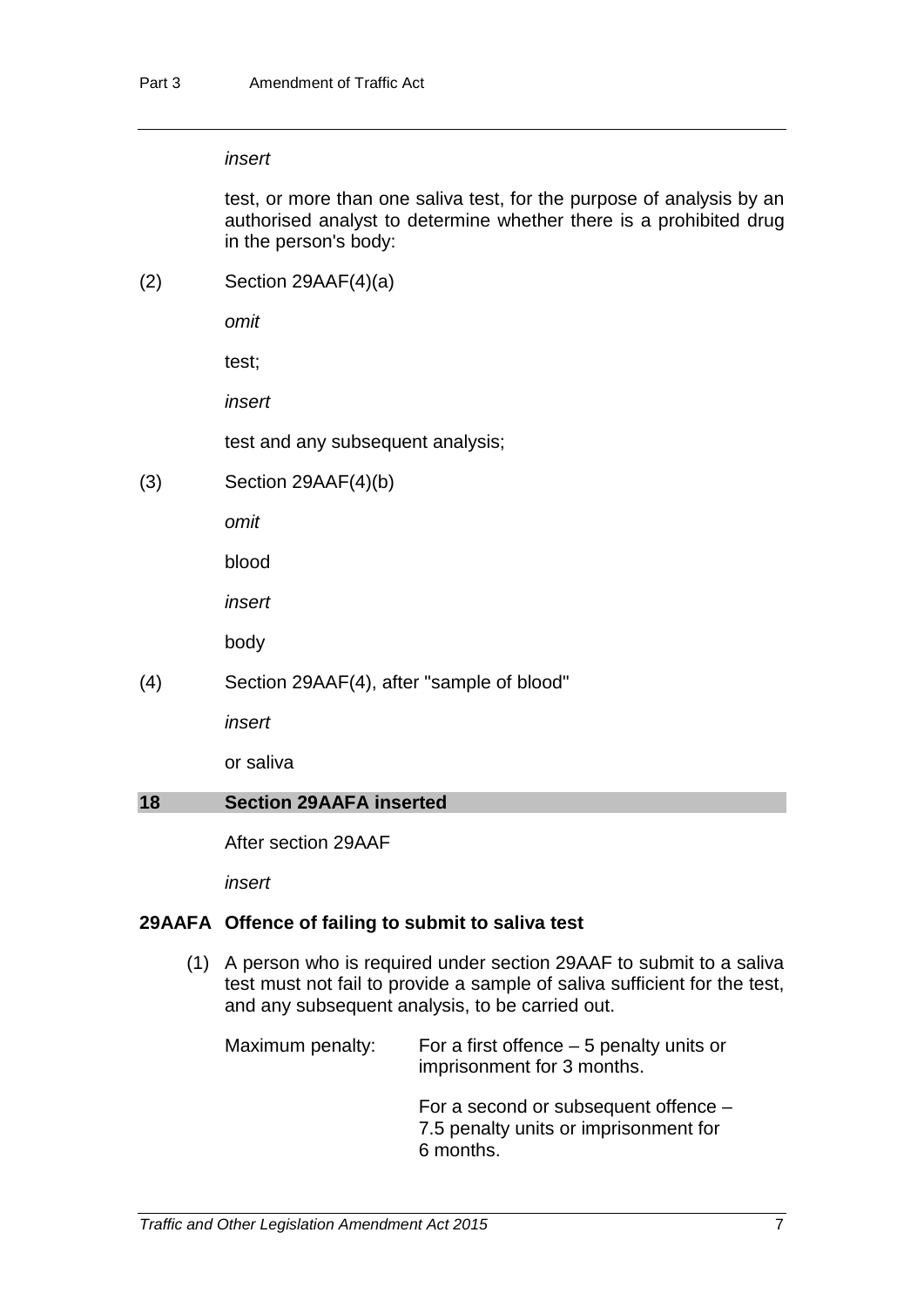- (2) An offence against subsection (1) (a *relevant offence*) is a second or subsequent offence if the person has previously been found guilty of any of the following offences:
	- (a) driving under the influence of alcohol or a drug;
	- (b) driving with a prohibited drug in the body;
	- (c) failing to submit to a saliva test.
- (3) For subsection (2)(b), an offence for which an infringement notice was issued and not withdrawn is taken to be a previous finding of guilt for the offence.
- (4) If a court finds a person guilty of a relevant offence that is a second or subsequent offence, the person's licence to drive is automatically cancelled and the person is disqualified from obtaining a licence:
	- (a) for a second offence for a minimum period of 3 months; or
	- (b) for a subsequent offence for a minimum period of 6 months.
- (5) A relevant offence that is a second or subsequent offence is an immediate suspension offence.

#### **19 Section 29AAG amended**

(1) Section 29AAG(1)(b)

*omit*

blood

*insert*

body

(2) Section 29AAG(2)

*omit*

all words after "determine"

*insert*

if:

(a) the person's blood contains alcohol in a concentration that constitutes the person having committed an offence against Division 2 or 4; or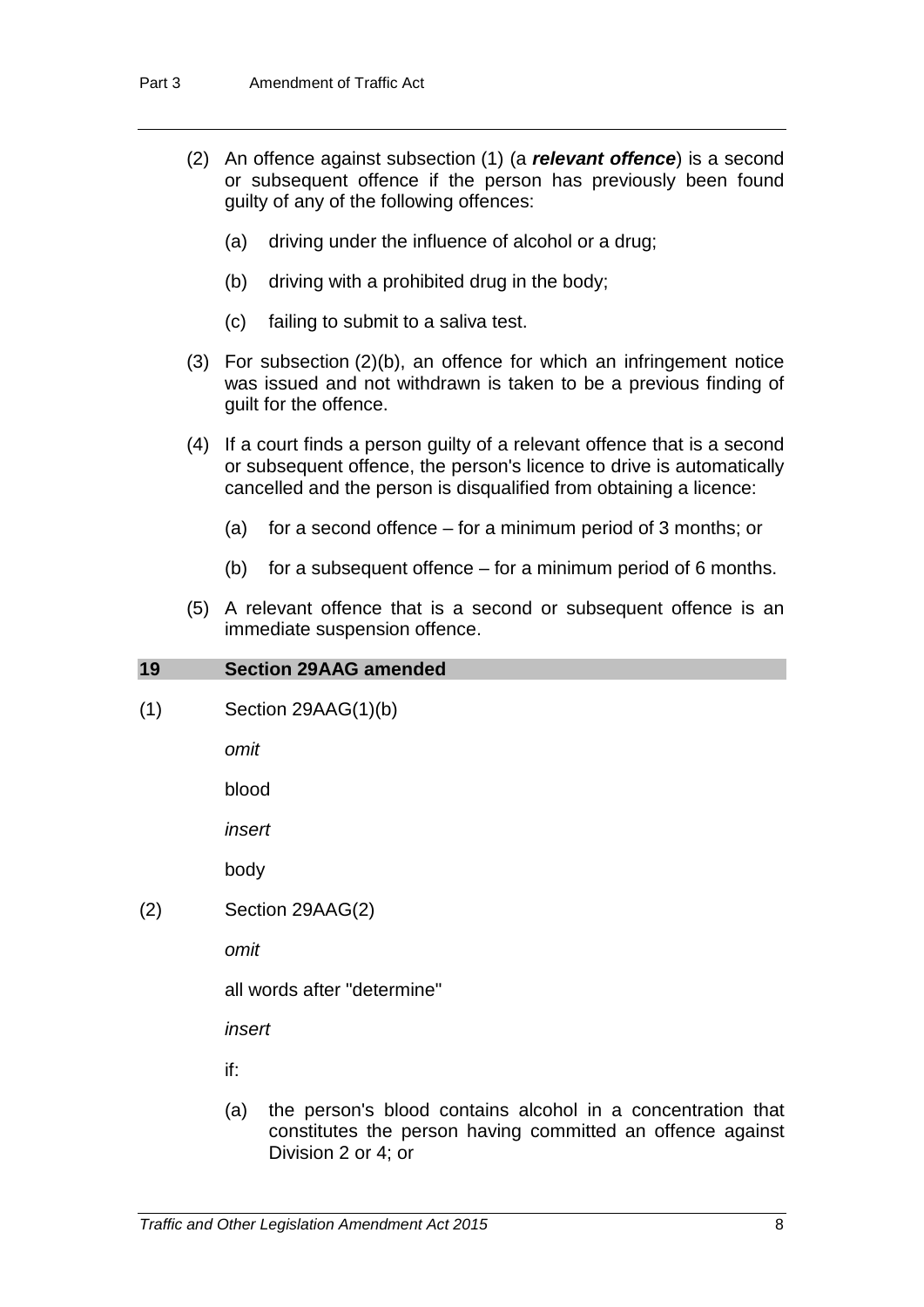|     | (b)       | the person's body contains a prohibited drug. |
|-----|-----------|-----------------------------------------------|
| 20  |           | <b>Section 29AAH amended</b>                  |
| (1) |           | After section 29AAH(2)(c)                     |
|     | insert    |                                               |
|     |           | (ca) failing to submit to a saliva test;      |
| (2) |           | After section 29AAH(4)(b)                     |
|     | insert    |                                               |
|     |           | (ba) failing to submit to a saliva test;      |
| (3) |           | After section 29AAH(5)(f)                     |
|     | insert    |                                               |
|     |           | (fa) failing to submit to a saliva test.      |
| 21  |           | <b>Section 29AAK amended</b>                  |
|     |           | Section 29AAK(7)                              |
|     | omit      |                                               |
|     |           | approximately half                            |
|     | insert    |                                               |
|     | a portion |                                               |
| 22  |           | <b>Section 29AAL amended</b>                  |
|     |           | Section 29AAL(1)                              |
|     | omit      |                                               |
|     |           | analysis or after                             |
|     | insert    |                                               |
|     |           | analysis, saliva test or                      |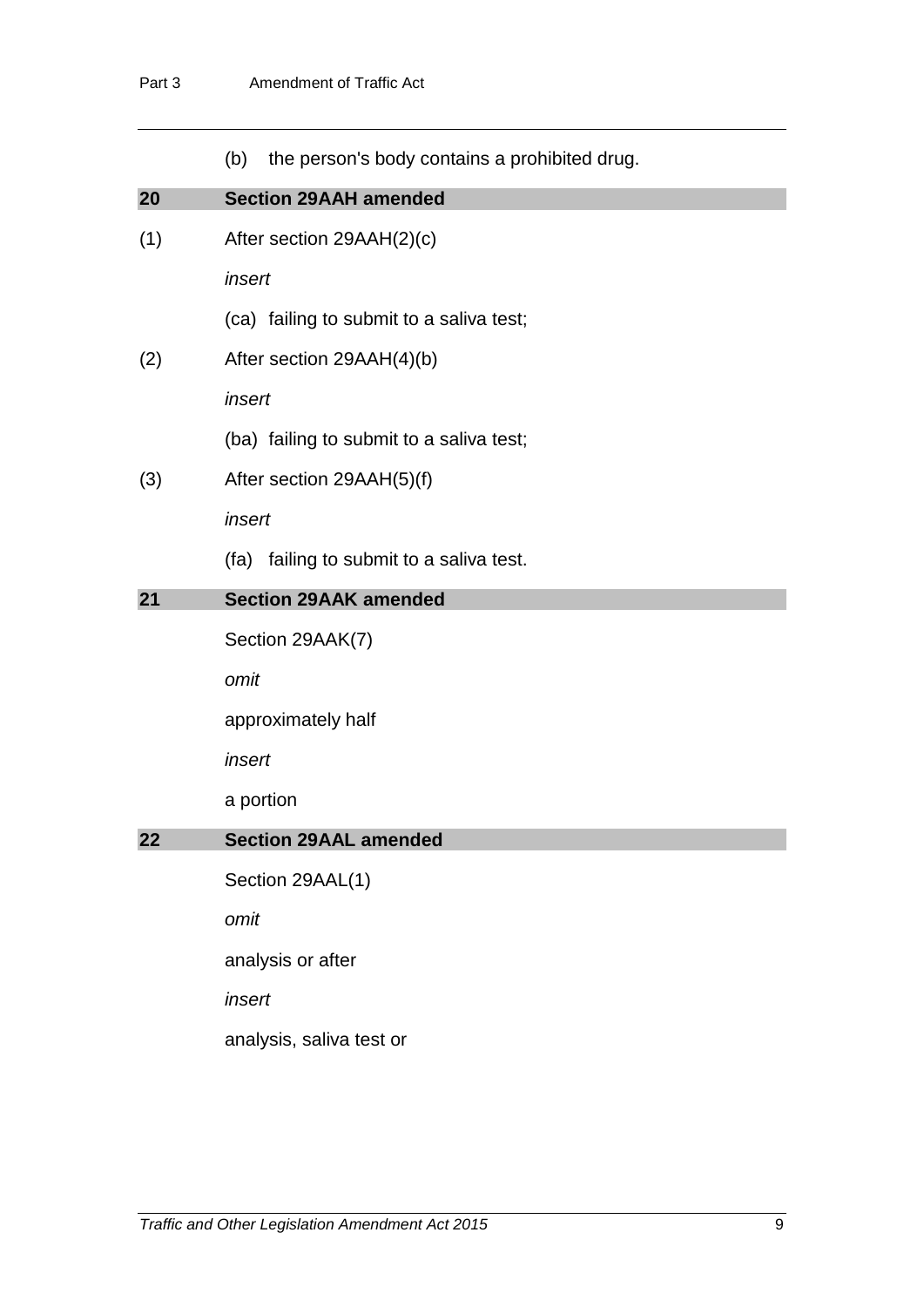#### **23 Section 29AALA inserted**

After section 29AAL

*insert*

#### **29AALA Application for additional analysis of saliva sample**

- (1) A person from whom a sample of saliva has been taken under this Part may request the authorised analyst to whom or which the sample has been sent to provide a portion of the sample, at the person's own expense, to a medical practitioner or laboratory nominated by the person.
- (2) A request under subsection (1) must be made within 6 months of the person being served with an infringement notice or a summons for an offence in relation to which the sample was taken.

#### **24 Section 29AAM amended**

Section 29AAM(1)

*omit, insert*

- (1) This section applies if, for the purpose of having a sample of blood or saliva taken for analysis to determine if there is a prohibited drug in a person's body, the person is:
	- (a) arrested under section 29AAF(4); or
	- (b) taken to a hospital or health centre under section 29AAG.
- (1A) Subject to the Regulations, a police officer may, before the person is released from custody or departs the hospital or health centre, give the person a notice under this section.

#### **25 Section 29AAT amended**

(1) Section 29AAT(4)(b)

*omit*

blood at

*insert*

body at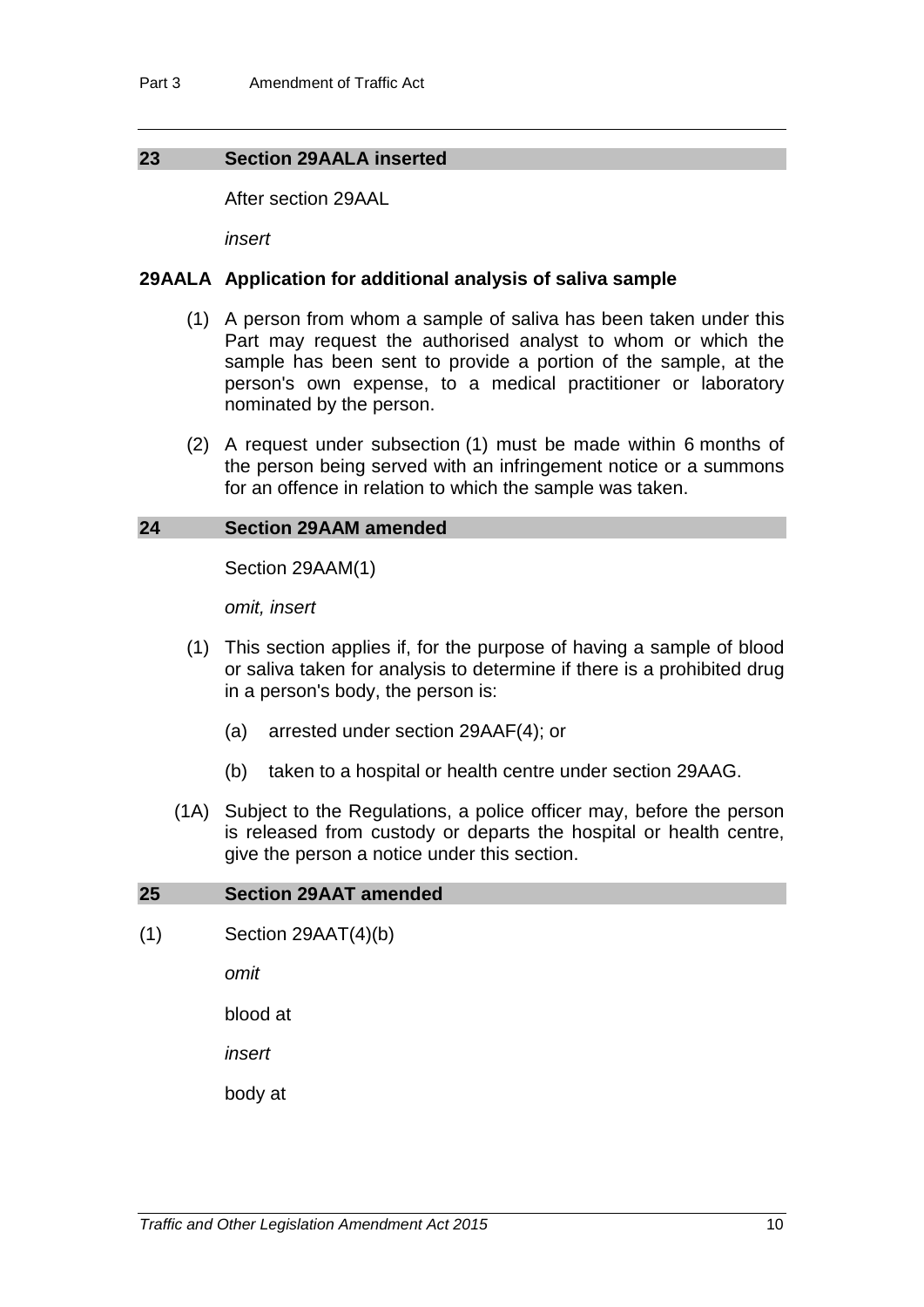(2) Section 29AAT(5)(b)

*omit*

blood at

*insert*

body at

#### **26 Section 29AAU amended**

After section 29AAU(1)(a)

*insert*

(aa) a person authorised by the Commissioner under section 27B to use a device for obtaining a sample of saliva for this Act; or

#### **27 Section 29AAX amended**

*omit*

blood,

*insert*

saliva or blood,

#### **28 Section 53 amended**

After section 53(2)(m)

*insert*

(ma) the authorisation of persons or organisations carrying out saliva analyses;

## **Part 4 Amendment of Traffic Regulations**

#### **29 Regulations amended**

This Part amends the Traffic Regulations.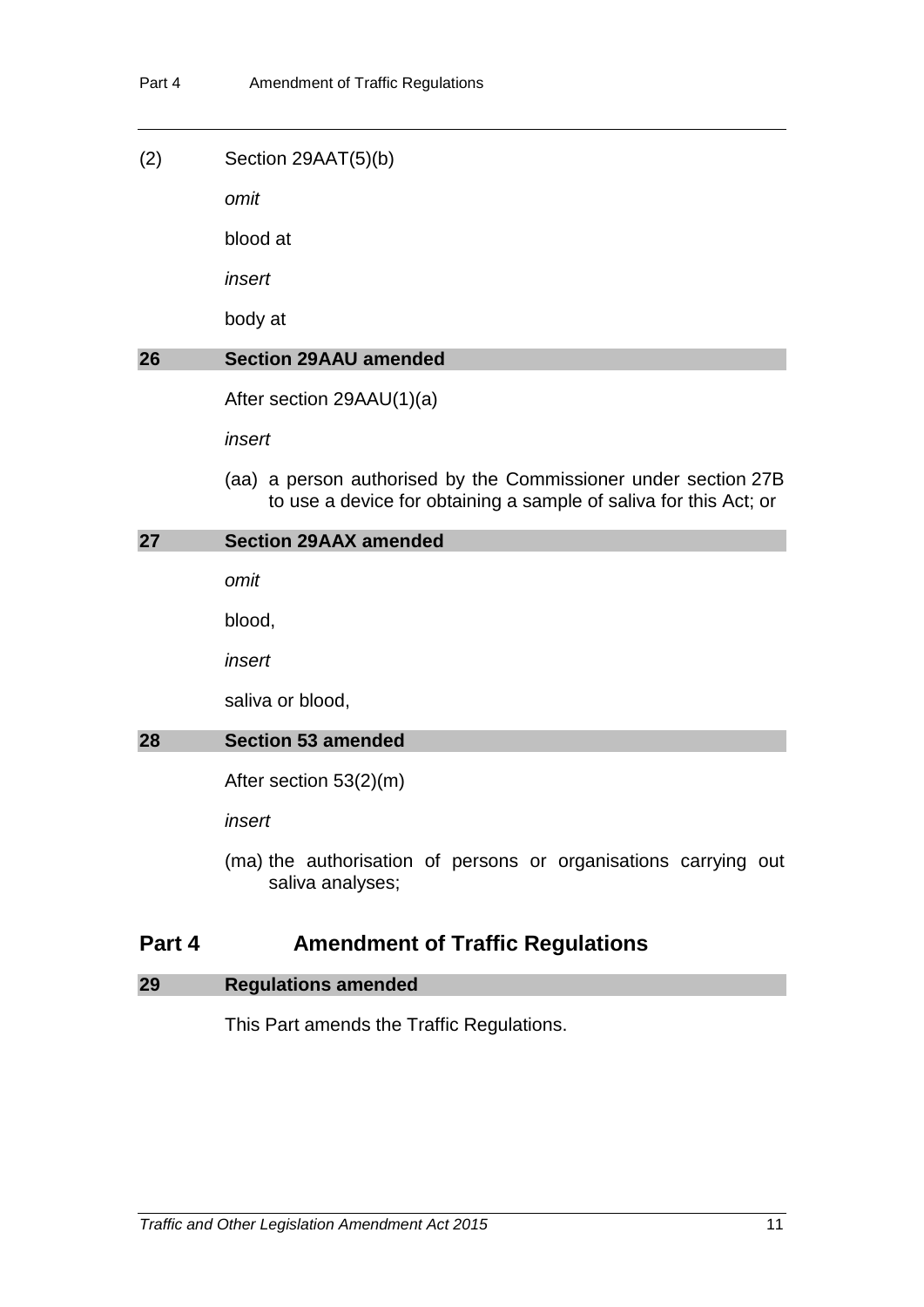| 30  | Part 4 heading amended                   |
|-----|------------------------------------------|
|     | Part 4 heading                           |
|     | omit                                     |
|     | in blood                                 |
|     | insert                                   |
|     | in body                                  |
| 31  | <b>Regulation 55A amended</b>            |
| (1) | Regulation 55A heading                   |
|     | omit                                     |
|     | section 28                               |
|     | insert                                   |
|     | section 19A                              |
| (2) | Regulation 55A(1)                        |
|     | omit                                     |
|     | section $28(6)(a)$                       |
|     | insert                                   |
|     | section 19A(a) of the Act                |
| (3) | Regulation 55A(2)                        |
|     | omit                                     |
|     | section $28(6)(b)$                       |
|     | insert                                   |
|     | section 19A(b) of the Act                |
| 32  | <b>Regulation 55B amended</b>            |
|     | Regulation 55B, note, after "blood test" |
|     | insert                                   |
|     | or saliva analysis                       |